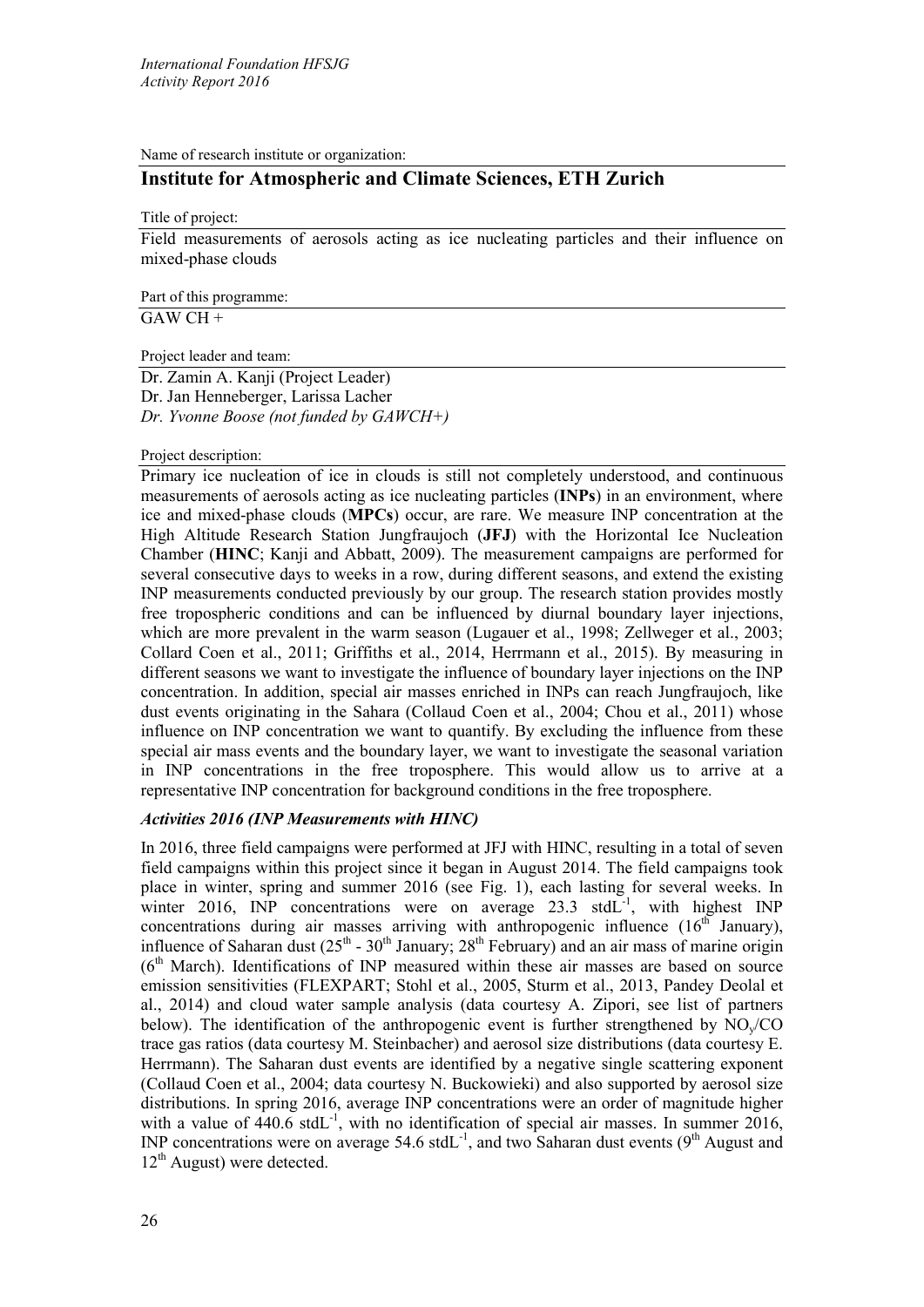

*Figure 1. INP concentrations in winter (a), spring (b) and summer (c) 2016, measured with HINC at T=-31°C; RH<sub>w</sub> = 104%.* 

In order to explain the variability in INP concentrations during different seasons, the influence of boundary layer injections needs to be considered in contrast to free tropospheric conditions. For that, the concentration of particles with  $d > 90$  nm, a particle size which originates only in the boundary layer, was used (Herrmann et al., 2015). Free tropospheric INP concentrations, excluding special air masses, are generally lower with average concentrations usually  $\leq 10$  INP stdL<sup>-1</sup>, and show no seasonal variation (see Fig. 2). Exceptions are spring and summer 2016. The higher free tropospheric INP concentration in summer 2016 could be explained by a generally higher Saharan dust influence: two dust events were detected at JFJ, based on the single scattering albedo exponent criteria, but it is possible that the station was under influence of dust particles however, not with enough optical thickness to satisfy the 4 hours criteria of the negative exponent of the single scattering albedo. In spring 2016 no dust events based on the single scattering albedo criteria were detected. Another possible source of INPs are particles of biological origin, like pollen and pollen fragments or bacteria emitted from vegetative sources (Desprès et al., 2012). These particles can be transported in the updrafts to JFJ.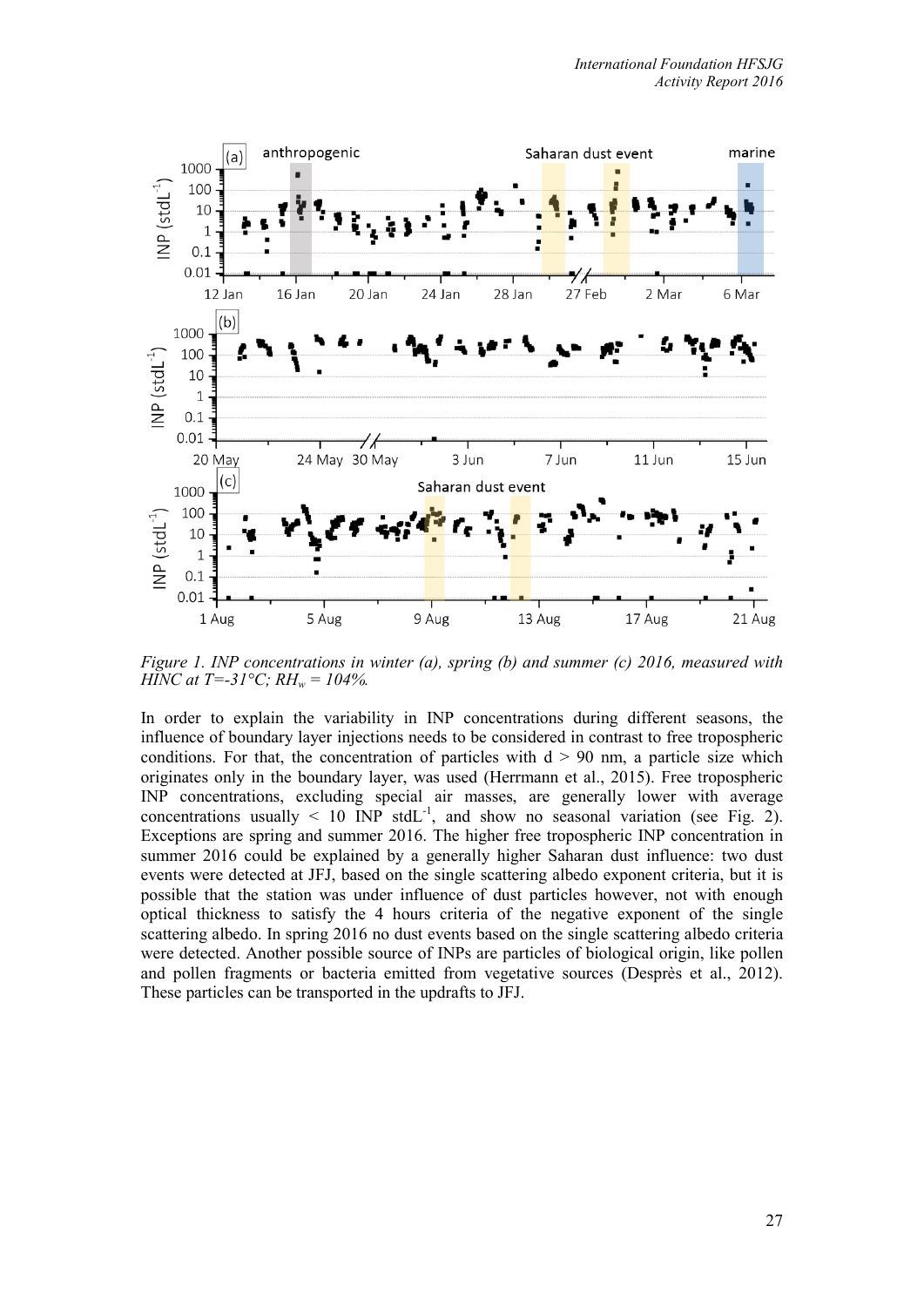

*Figure 2. INP concentrations at T=-31°C; RH<sub>water</sub> = 104% including all measurements (dashed) and free tropospheric conditions (bold) excluding boundary layer injections and special events (bold).*

# Cloud Microphysics Measurements with HOLIMO

During the past winter season, we continued the observation of the microphysical properties of orographic clouds at JFJ. Phase resolved measurements of the size distribution, concentration, and cloud water content were obtained by the holographic imager HOLIMO.

MPCs, consisting of a mixture of supercooled liquid droplets and ice crystals, are thermodynamically unstable. Once ice crystals form in a cloud of supercooled water droplets, they rapidly grow to precipitation size because their environment is supersaturated with respect to ice. In a MPC, once the relative humidity drops below saturation with respect to water, ice crystals will grow at the expense of their neighboring evaporating cloud droplets. This process is known as the Wegener-Bergeron-Findeisen process and can result in a glaciated cloud. Observations of frontal clouds over Canada show that only 20% of them are mixed-phase clouds irrespective of the temperature (Korolev et al., 2003 in Figure 3).

MPCs at the JFJ are also rare if the air masses approach the JFJ from the SE with a shallow ascent (Figure 3), but occur in over 75% of the time in NW wind cases with strong uplifts for temperature below -10°C. The frequency of occurrence of MPCs increases with decreasing temperature and peaks with more than 90% at the coldest temperatures we measured between −20 and −25°C.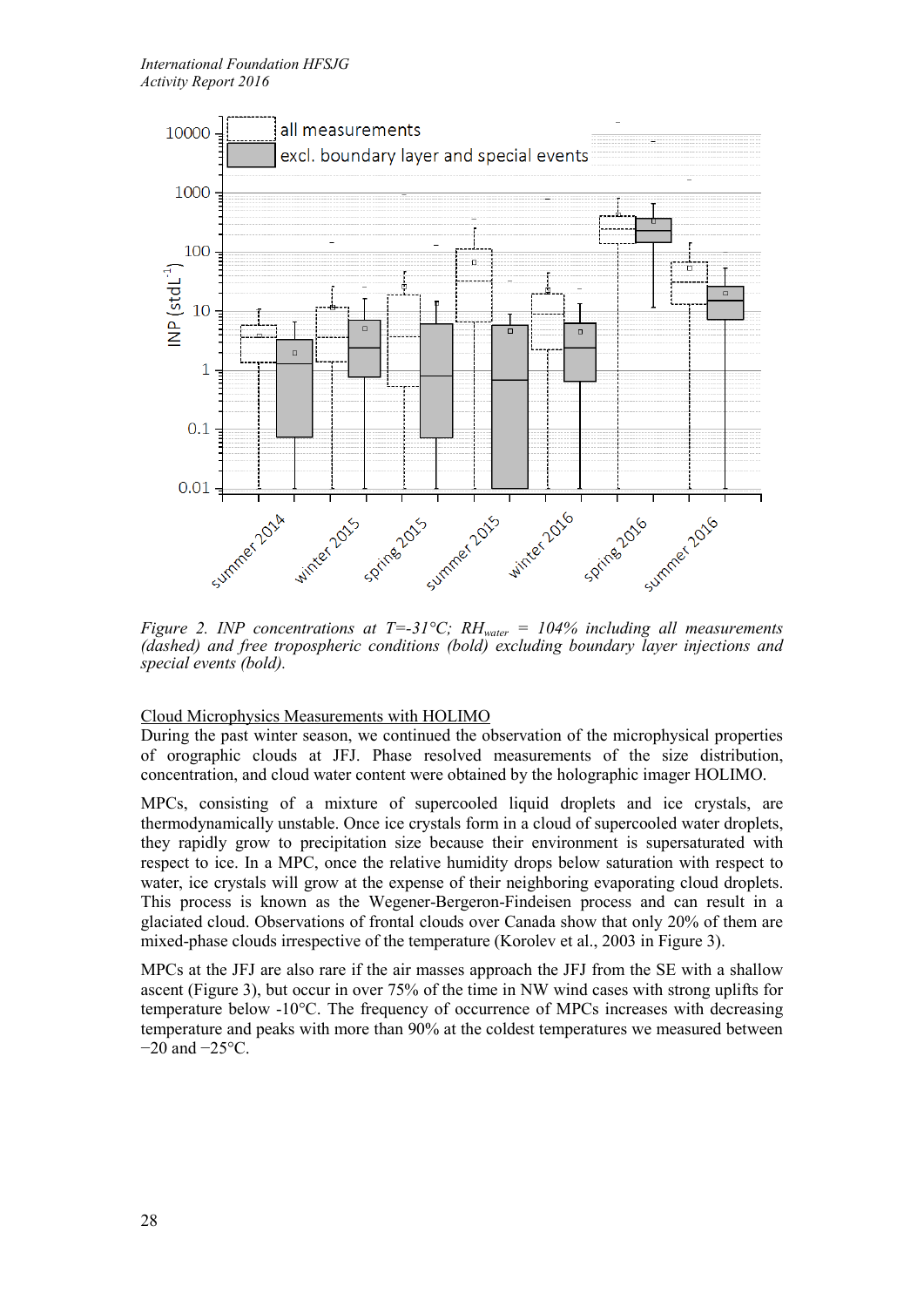

*Figure 3. Percentage of (a) liquid water, (b) mixed-phase, and (c) ice clouds between −35 and 0°C as composed from three di*ff*erent studies: Frontal clouds over Canada (updated from Korolev et al., 2003), various clouds over Israel (Borovikov et al., 1963) and Leipzig (Bühl et al., 2013), and orographic clouds obtained at Jungfraujoch (published in Lohmann et al., 2016).*

Secondary ice production mechanisms that could have operated between the primary ice nucleation events and when the cloud arrived at JFJ include the Hallett-Mossop process and surface-based processes. Surface-based processes probably caused or at least contributed to the observed ice crystals at the warmest sub-zero temperatures, especially to the higher INP concentrations during NW cases, such as hoar frost crystals generated where the cloud encounters the snow surface (Farrington et al., 2015) and at higher wind speeds also blowing snow (Lloyd et al., 2015). According to our holographic measurements and images, fragments of snow flakes are rare during all conditions. Most importantly, the difference between NW and SE wind cases arises because of the presence of the liquid phase during NW cases, which surface-based sources of ice crystals cannot explain.

To quantify the influence of the updraft velocity on the cloud properties at the JFJ, we simulate the periods of the measurement campaigns using the regional model COSMO. We stratified the frequency of occurrence of vertical velocity in COSMO for all observed cloud cases into no clouds, liquid or MPCs and ice clouds up to the altitude of JFJ (see Fig. 4). For NW wind cases, the simulated vertical velocities range between 0 and 4  $\text{ms}^{-1}$  and thus are considerably higher than for SE wind cases, where wind speeds between  $-1.3$  and  $0.5 \text{ ms}^{-1}$ were simulated.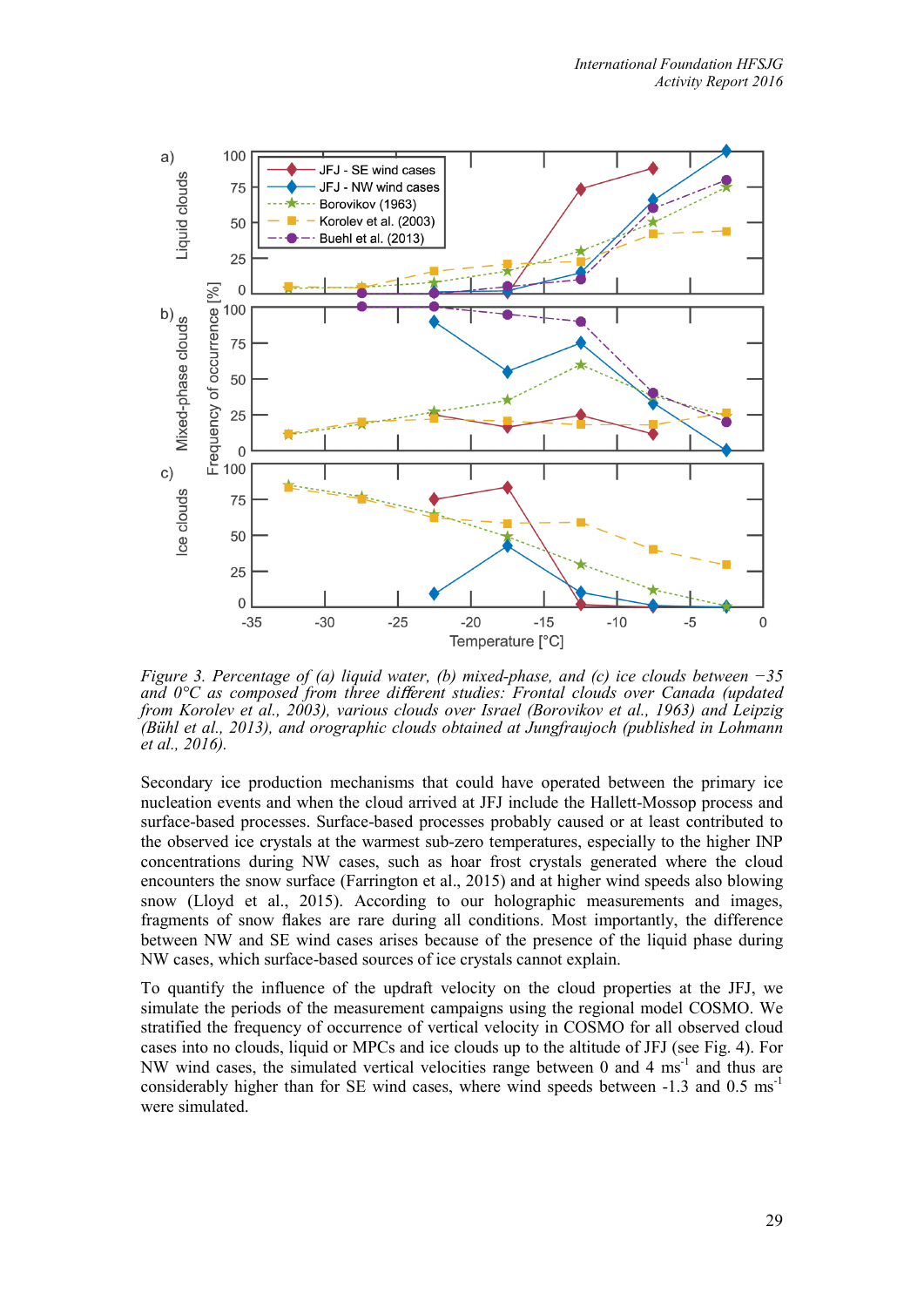

*Figure 4. The Histogram of the frequency of occurrence of vertical wind velocity (ms−1) for cloud-free, liquid, mixed-phase, and ice clouds aggregated at all altitudes between the surface (between 2897 and 3226 m) and 3550 m as obtained from simulations with the COSMO model for all observed (left) NW wind cases and (right) SE wind cases (published in Lohmann et al., 2016).*

These results show that MPCs are frequently found in the Swiss Alps, when the updraft velocities are high enough to exceed saturation with respect to liquid water allowing simultaneous growth of supercooled liquid droplets and ice crystals. Most of the time, the observed ice crystal numbers were not sufficiently high to convert these MPCs into a fully glaciated cloud.

For orographic cloud, two different regimes can be distinguished depending on the steepness of the orography: First, there is a microphysics regime associated with weak updrafts and small supersaturations as also observed over Leipzig and in the Arctic. Here ice particles grow by diffusion due to the Wegener-Bergeron-Findeisen process, and the physical and chemical properties of the aerosol particles matter more for the cloud evolution. Second, there is a dynamics regime where strong updrafts stabilize the MPC by activation of more and smaller aerosol particles and growth of existing cloud droplets. The associated stronger turbulence might also enhance growth of ice crystals by aggregation and secondary ice production due to collisional breakup and uplift of ice particles from the surface

Our findings imply that cloudy regions with stronger updrafts are more prone to prolonged MPC conditions and aircraft icing. For climate modelling, more persistent MPCs than glaciated clouds mean that the optical depth of these clouds is higher and that the climate sensitivity in a 2 x  $CO<sub>2</sub>$  climate will be larger because the negative cloud phase feedback (conversion from ice to liquid due to the higher temperatures) is smaller (Tan et al., 2016).

## References

- Boose, Y., Z. Kanji, M. Kohn, B. Sierau, A. Zipori, I. Crawford, G. Lloyd, N. Bukowiecki, E. Herrmann, P. Kupiszewski, M. Steinbacher, and U. Lohmann, 2016: Ice Nucleating Particle Measurements at 241 K during Winter Months at 3580 m MSL in the Swiss Alps. J. Atmos. Sci., 73, 2203–2228, doi: 10.1175/JAS-D-15-0236.1.
- Borovikov, A. M., I. I. Gaivoronskii, E. G. Zak, V. V. Kostarev, I. P. Mazin, V. E. Minervin, A. K. Khrgian, and S. M. Shmeter, Cloud physics, in Israel program of scientic translations, Jerusalem, Israel, 1963.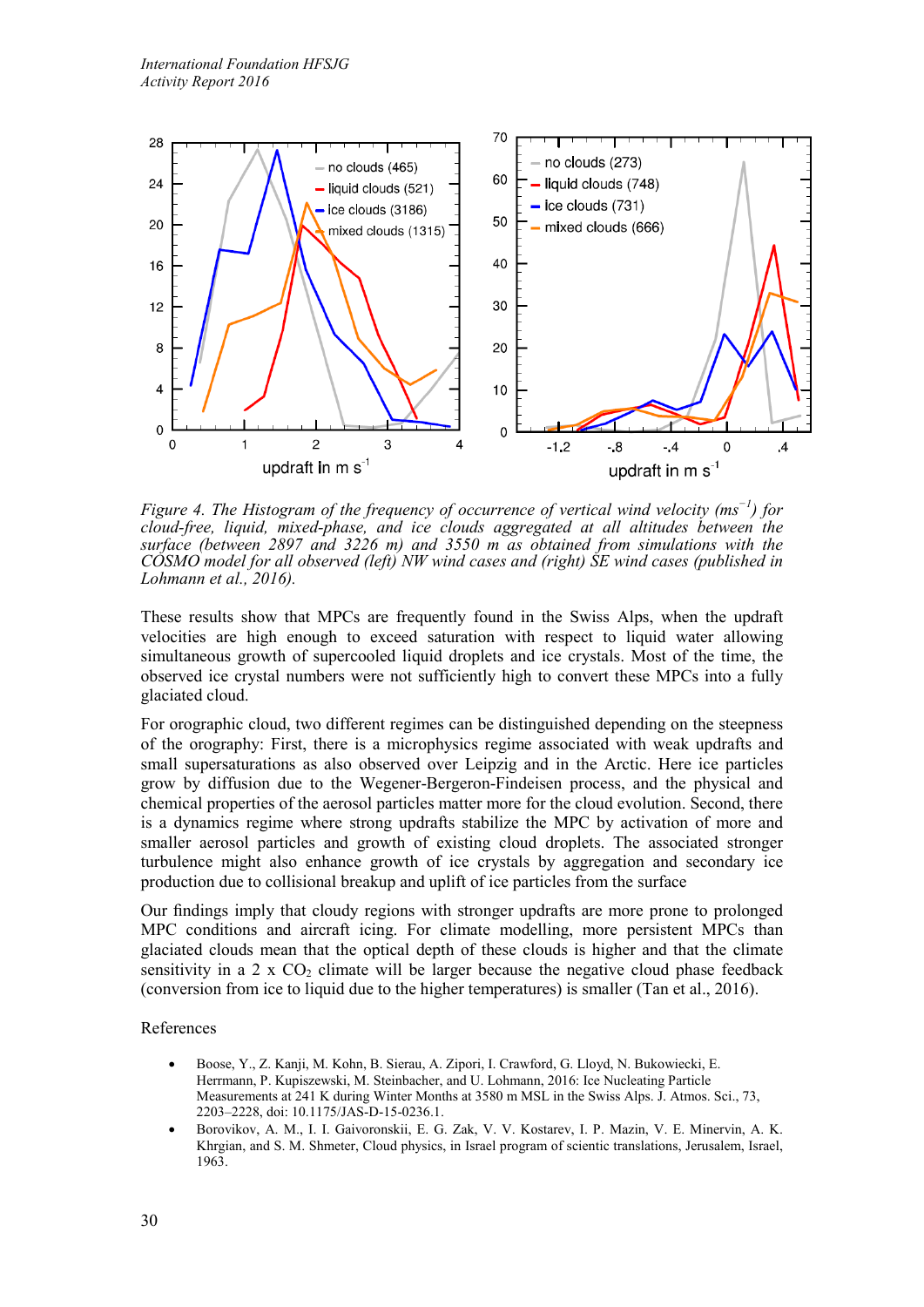- Bühl, J., A. Ansmann, P. Seifert, H. Baars, and R. Engelmann, Toward a quantitative characterization of heterogeneous ice formation with lidar/radar: Comparison of CALIPSO/CloudSat with ground-based observations, Geophys. Res. Lett., 40, 4404-4408, 2013
- Chou, C. et al. (2011), Ice nuclei properties within a Sahara dust event at the Jungfraujoch in the Swiss Alps, Atmos. Chem. Phys., 11, 4725-4738.
- Collaud Coen, M. et al. (2011), Aerosol climatology and planetary boundary influence at the Jungfraujoch analyzed by synoptic weather types, Atmos. Chem. Phys., 11, 5931–5944.
- Desprès, V. et al. (2012), Primary biological particles in the atmosphere : A review, Tellus B, 64, 15598.
- Herrmann, E. et al. (2015), Analysis of long-term aerosol size distribution data from Jungfraujoch with emphasis on free tropospheric conditions, cloud influence, and air mass transport, JGR, 120, 9459 – 9480.
- Farrington, R. J., P. J. Connolly, G. Lloyd, K. N. Bower, M. J. Flynn, M. W. Gallagher, P. R. Field, C. Dearden, and T. W. Choularton, Comparing model and measured ice crystal concentrations in orographic clouds during the inupiaq campaign, Atmos. Chem. Phys. Disc., 15 (18), 25,647-25,694, doi:10.5194/acpd-15-25647-2015, 2015.
- Kanji, Z. A. and J. P. D. Abbatt, (2009), The University of Toronto Continuous Flow Diffusion Chamber (UT-CFDC): A Simple Design for Ice Nucleation Studies, Aerosol Science and Technology, 43, 730-38.
- Korolev, A. V., and G. A. Isaac, Phase transformation of mixed-phase clouds, Q. J. R. Meteorol. Soc., 129, 19-38, 2003.
- Lloyd, G., Choularton, T. W., Bower, K. N., Gallagher, M. W., Connolly, P. J., Flynn, M., Farrington, R., Crosier, J. ,Schlenczek, O., Fugal, J., and Henneberger, J. (2015). The origins of ice crystals measured in mixed-phase clouds at the high-alpine site Jungfraujoch. Atmos. Chem. Phys., 15(22), 12953-12969. doi:10.5194/acp-15-12953-2015
- Lohmann, U., J. Henneberger, O. Henneberg, J. P. Fugal, J. Bühl, and Z. A. Kanji (2016), Persistence of orographic mixed-phase clouds, Geophys. Res. Lett., 43, 10,512–10,519, doi:10.1002/2016GL071036
- Lugauer, M. et al. (1998), Aerosol transport to the high Alpine sites Jungfraujoch (3454ma.s.l.) and Colle Gnifetti (4452ma.s.l.), Tellus B, 50, 76–92.
- Pandey Deolal, S. et al. (2014), Analysis of elevated springtime levels of Peroxyacetyl nitrate (PAN) at the high Alpine research sites Jungfraujoch and Zugspitze, Atmospheric Chemistry and Physics 14(22), 12553 - 12571.
- Stohl, A. et al. (2005), Technical note: The Lagrangian particle dispersion model FLEXPART version 6.2, Atmospheric Chemistry and Physics 5(9), 2461 - 2474.
- Sturm, P. et al. (2013), Tracking isotopic signatures of  $CO<sub>2</sub>$  at the high altitude site Jungfraujoch with laser spectroscopy: analytical improvements and representative results, Atmospheric Measurement Techniques 6(7), 1659 - 1671.
- Tan, I., T. Storelvmo, and M. D. Zelinka, Observational constraints on mixed phase clouds imply higher climate sensitivity, Science, 352 (6282), 224-227, doi:10.1126/science.aad5300, 2016.
- Zellweger, C. et al. (2003), Partitioning of reactive nitrogen (NOy) and dependence on meteorological conditions in the lower free troposphere, Atmos. Chem. Phys., 3, 779–796.

## Key words:

Ice Nucleating Particles, Ice Crystals, HINC, HOLIMO, Mixed-Phase Clouds, Aerosols, Ice Nucleation

#### Internet data bases:

BACCHUS INP database (http://www.bacchus-env.eu/in/index.php) In this database maintained by my group at ETH, one can find the INP concentration time series taken at JFJ by ETHZ and other groups during various campaigns and monitoring activities

Collaborating partners/networks:

Erik Hermann, Urs Baltensperger, Nicolas Bukowiecki (Paul Scherrer Institute) Martin Steinbacher, Stephan Henne (EMPA) Assaf Zipori, Daniel Rosenfeld (Hebrew University of Jerusalem) Tom Choularton, Gary Lloyd (University of Manchester) Jacob Fugal (MPI-Mainz)